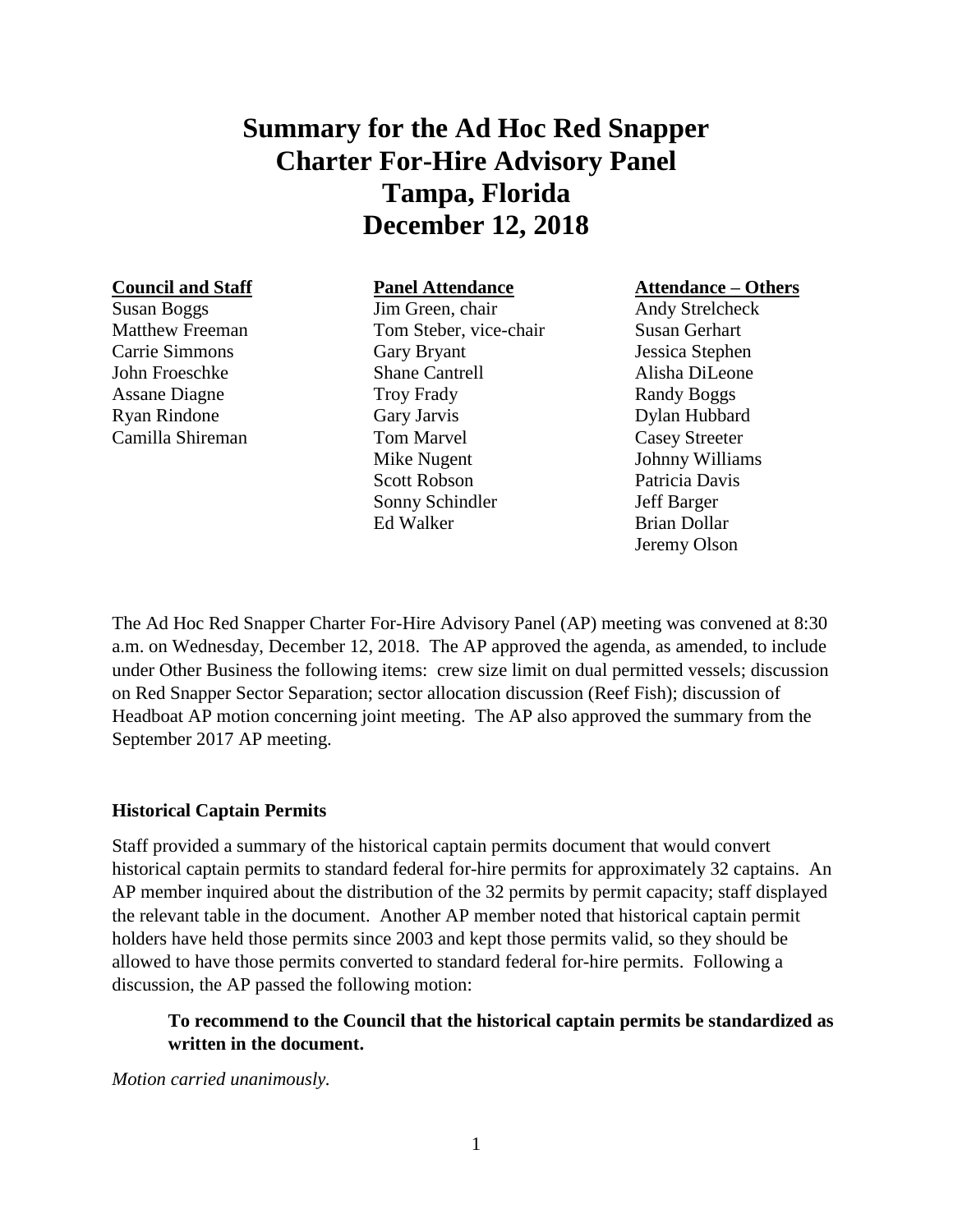#### **State Management (Amendment 50)**

Staff reviewed the actions and the Council's preferred alternatives in the program document and the individual state documents. One AP asked about the state data collection programs and the monitoring of landings by NMFS. Mr. Strelcheck indicated that most Gulf states had undergone a certification process for their data collection programs. The landings from the states would still go to NMFS and the Science Center to be used in the stock assessment process for red snapper and that process would still be used to indicate the status and health of the stock. An AP member stated that the charter for-hire vessels should not be under state management. Another AP member commented that sector separation is working fine for the for-hire component, whereas state management is an option that should be explored for private anglers. Following a discussion, the AP passed the following motion:

#### **To recommend that, in Action 1, Preferred Alternative 2 be the preferred.**

**Preferred Alternative 2:** For a state with an approved state management program, the state will manage its private angling component only, and must constrain landings to the state's private angling component ACL as determined in Action 2. The federal for-hire component will continue to be managed Gulf-wide. For states without an approved state management program, a private angling fishing season will be estimated using the remainder of the private angling component ACL, reduced by the established buffer. The sunset provision ending the separate management of the private angling and federal forhire ACLs (currently 2022) is removed.

*Motion carried unanimously.*

#### **Allocation Decision Tools**

NMFS staff presented the decision tools for red snapper, red grouper, and greater amberjack. AP members requested NMFS staff select different options in the decision tool to explore changes in average fish weights, passenger capacities, and regions. NMFS staff presented the expected pounds that would go to vessels under these various scenarios.

#### **Amendment 41**

Staff presented an overview of Reef Fish Amendment 41. AP members began discussing the current preferred alternative for Action 1. Following a discussion, the AP made the following motion:

*In Amendment 41 that the preferred alternative for the accountability measure be seasons and bag limits.*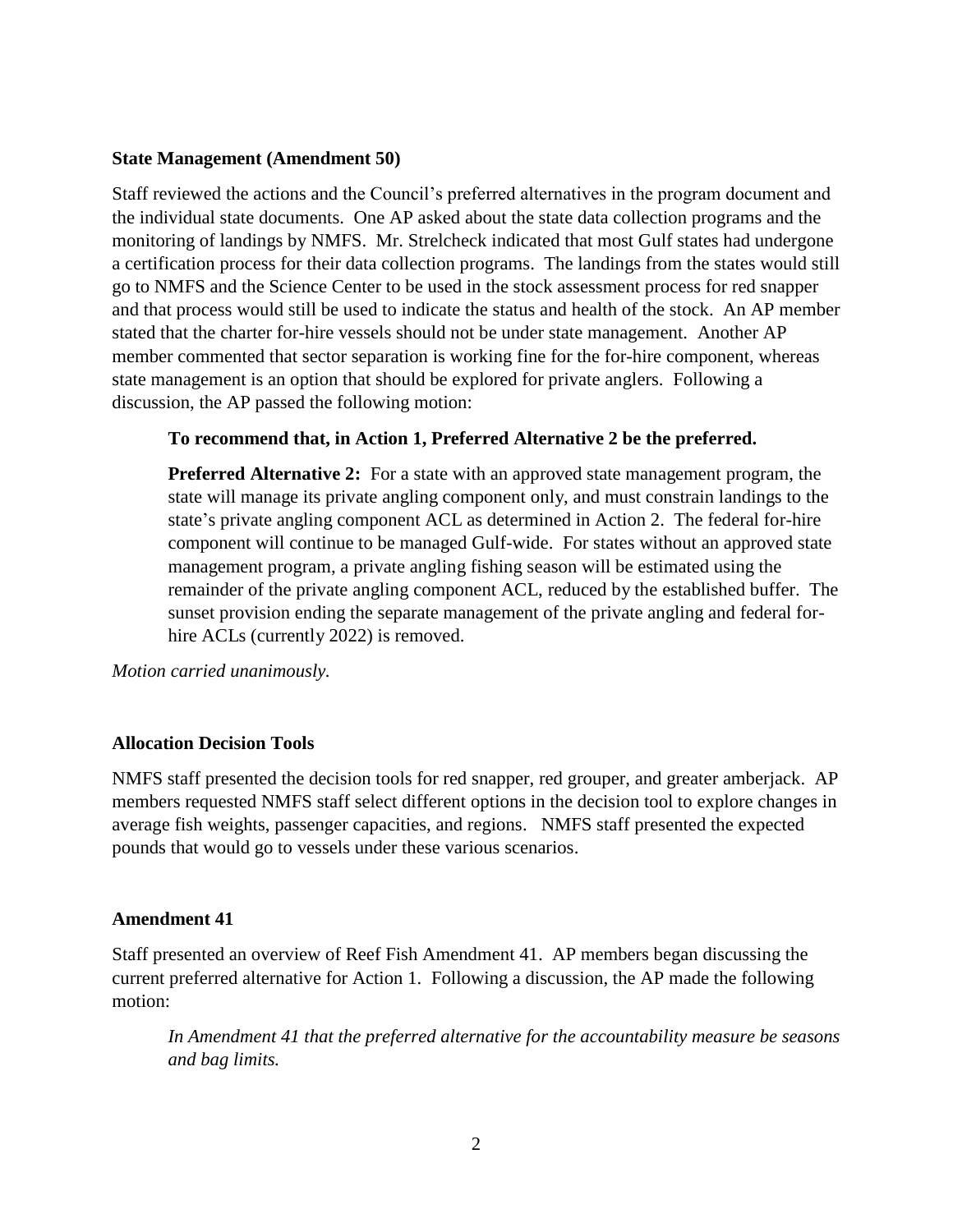Council representative Boggs reminded the AP that, when selecting a preferred alternative, referring to a specific action and specific alternative would be helpful for Council decisions. AP members discussed whether or not Alternative 1 would be the best choice. An AP member noted that status quo/no action could change at any moment, and for instance, the for-hire component could be included by the Council under state management. Following a discussion, the AP passed the following substitute motion:

# **In Action 1, make Alternative 1 (No Action) as the preferred.**

**Alternative 1**: No Action. Do not adopt an allocation-based management approach. Continue to manage reef fish landed by federally permitted charter vessels using current recreational seasons, size limits, and bag limits.

## *Motion carried 6 to 4.*

An AP member noted that this decision was reached after considering the decision tools presented by NMFS staff. Another AP member requested that it be conveyed to the Council that there are some Advisory Panel members that are opposed to both IFQ and PFQ programs at this time. Several AP members discussed the urgency for getting the for-hire electronic logbook reporting program up and running as quickly as possible.

## **Other Business**

An AP member discussed the crew size limit on dual permitted vessels and stated that the limit is four crew members. The AP member commented that, among other reasons, the crew size limit should be eliminated for safety purposes. Another AP member stated that the original intent was when VMS hail-in/hail-out did not exist, and this was to prevent taking charter passengers on a commercial trip. It was noted that the limit was expanded from three to four crew members about five years ago. Following a discussion, the AP made the following motion:

## **To recommend the elimination of the crew size limit on dual permitted vessels.**

## *Motion carried unanimously.*

An AP member noted that the purpose of the sunset clause was to see how well the program worked; this program has worked well for the charter for-hire component and does not need a sunset clause any longer for red snapper. Following a discussion, the AP made the following motion:

#### **To remove the sunset clause from sector separation.**

#### *Motion carried unanimously.*

An AP member noted that Amendments 41 and 42 are currently considering five species, so exploring sector separation for these species would be helpful. Following a discussion, the AP made the following motions: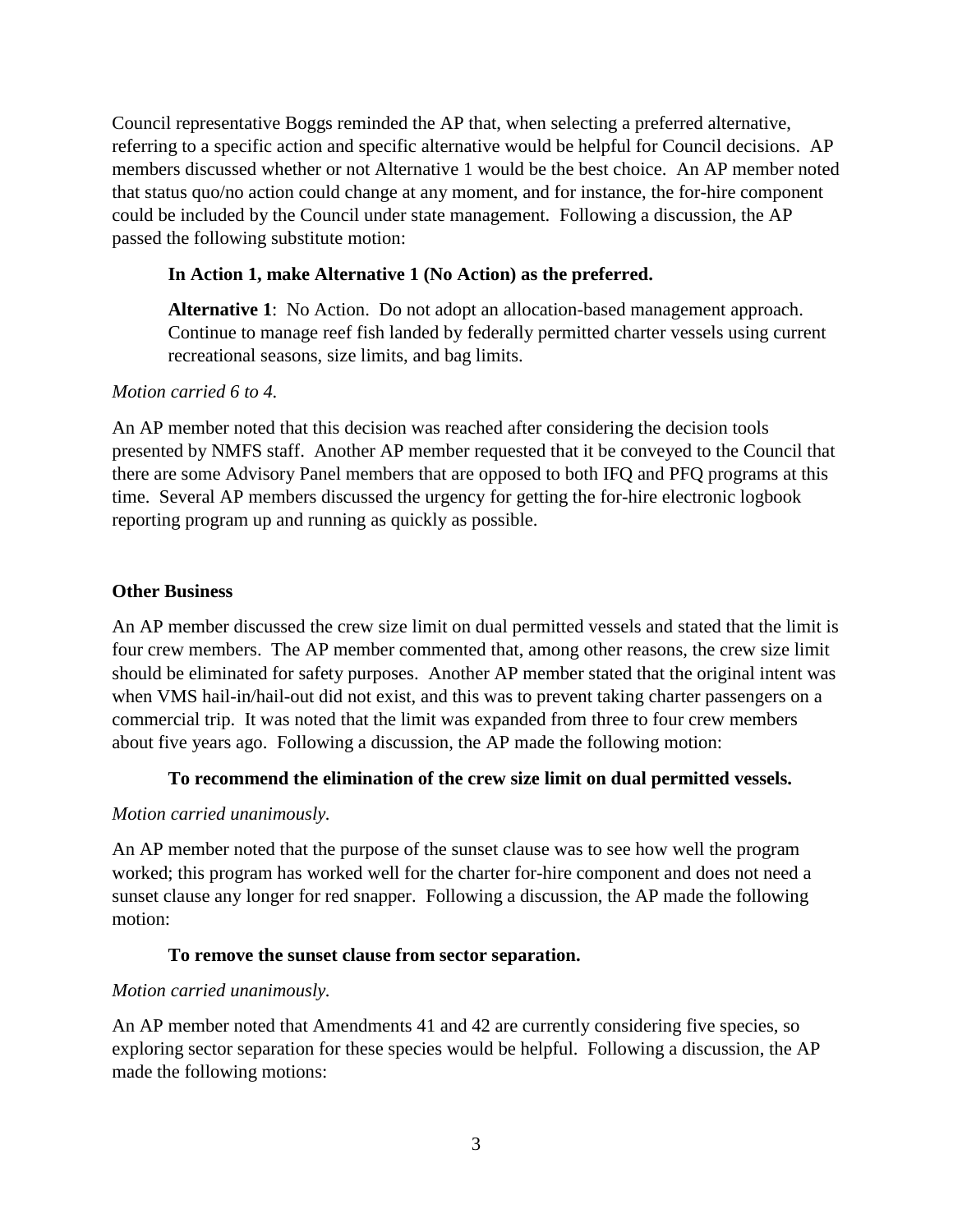**To recommend to the Council to initiate a new amendment to establish federal forhire component allocations for the following: greater amberjack, red grouper, gag grouper, and gray triggerfish.**

#### *Motion carried 9-0, with 1 abstention.*

**This panel recommends that the preferred alternative timeline used in Amendment 40 be considered for the four remaining species: greater amberjack, red grouper, gag grouper, and gray triggerfish.**

#### *Motion carried 8-0, with 2 abstentions.*

An AP member commented that, if the Council expanded the AP's original charge, this would allow the AP to discuss species other than red snapper, under the charter-for-hire purview. Following a discussion, the AP made the following motions:

## **To have Council update the Ad Hoc Red Snapper Charter-for-Hire AP's charge to include development and discussion of a reef fish charter-for-hire amendment.**

## *Motion carried unanimously.*

An AP member noted the allocation decisions and discussions for greater amberjack, red grouper, gag grouper, and gray triggerfish would likely be similar as those that had occurred for red snapper in Amendment 40. As such, the entire federally permitted for-hire sector should be considered for establishment of allocation. In addition, state guide boats should not be part of those allocation considerations. Following a discussion, the AP made the following motion:

## **To recommend that in the establishment of allocations for reef fish the entire federally permitted for-hire sector is included.**

#### *Motion carried unanimously.*

An AP member noted that the for-hire buffer would be reduced to 9% for 2019. Following a discussion, the AP made the following motion:

## **For the Council to reduce the for-hire buffer as low as possible for the years 2020 and beyond for red snapper.**

#### *Motion carried unanimously.*

An AP member noted that the proposed redistribution plan in Amendment 41 did not work for the for-hire component currently, but it should be revisited in the future when the for-hire electronic logbook data is available. Following a discussion, the AP made the following motion:

# **That allocation based management be considered in the future when adequate ELB data is available.**

*Motion carried unanimously.*